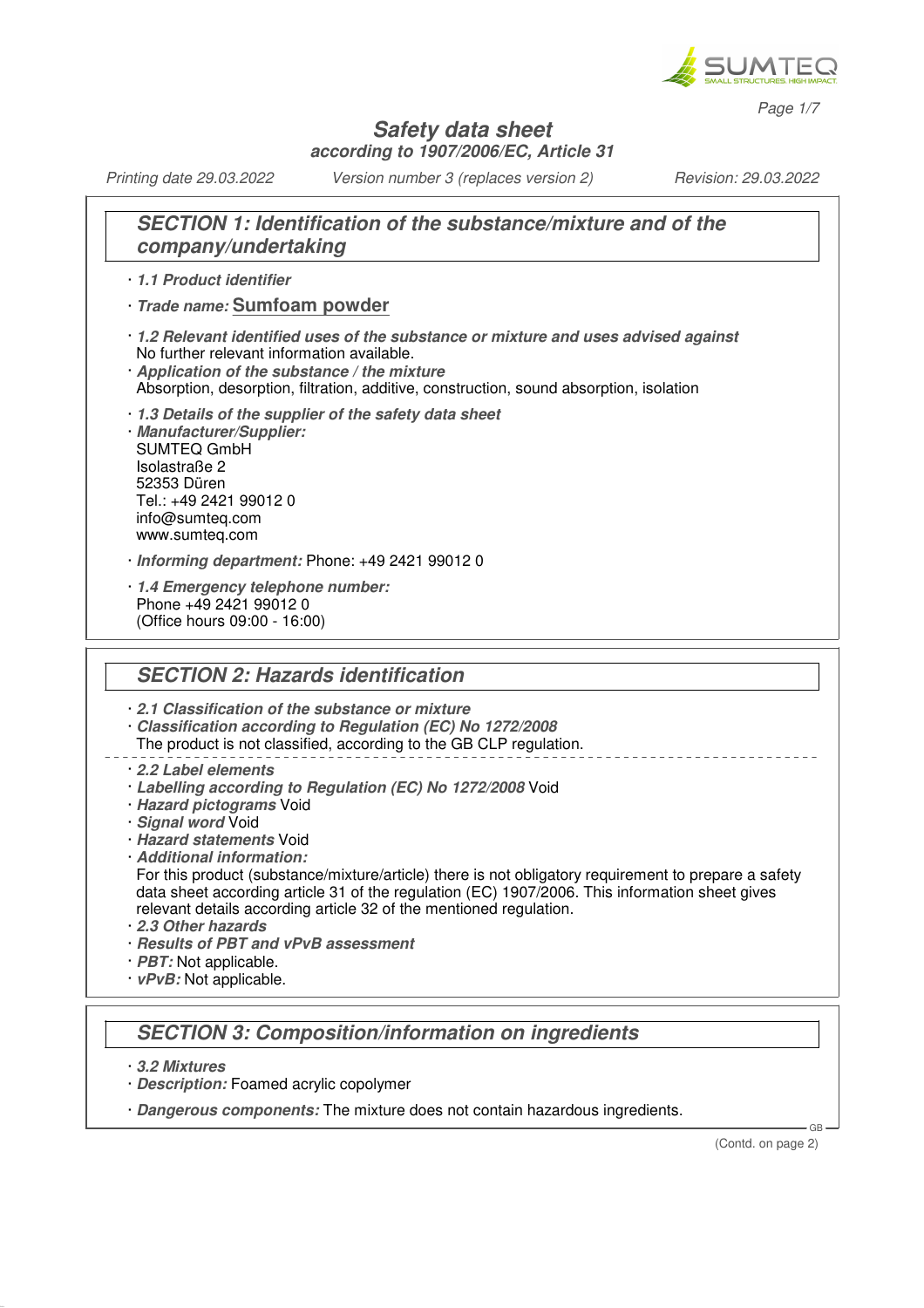## **Safety data sheet according to 1907/2006/EC, Article 31**

*Printing date 29.03.2022 Version number 3 (replaces version 2) Revision: 29.03.2022*

#### **Trade name: Sumfoam powder**

(Contd. from page 1)

#### **SECTION 4: First aid measures**

- · **4.1 Description of first aid measures**
- · **General information** No special measures required.
- · **After inhalation** Supply fresh air; consult doctor in case of symptoms.
- · **After skin contact**

The product is not skin irritating.

Wash with water and soap.

- · **After eye contact** Rinse opened eye for several minutes under running water.
- Do not rub eyes dry, the mechanical stress can cause additional cornea damages.
- · **After swallowing** Rinse out mouth with water.
- In case of disorders get medical advice.
- · **4.2 Most important symptoms and effects, both acute and delayed** No further relevant information available.
- · **4.3 Indication of any immediate medical attention and special treatment needed** A symptomatic therapy is to be induced.

### **SECTION 5: Firefighting measures**

- · **5.1 Extinguishing media**
- · **Suitable extinguishing agents** Foam, CO₂, dry chemicals, water spray
- · **For safety reasons unsuitable extinguishing agents** Water with a full water jet.
- · **5.2 Special hazards arising from the substance or mixture**
- Formation of poisonous gases during heating or in fires.
- Carbon monoxide and carbon dioxide
- Under certain fire conditions, traces of other toxic gases cannot be excluded.

Do not inhale smoke and combustion products.

High dust levels may create potential for explosions.

- · **5.3 Advice for firefighters**
- · **Protective equipment:** Wear self-contained breathing apparatus.
- · **Additional information** Use water to keep fire exposed containers cool.

#### **SECTION 6: Accidental release measures**

- · **6.1 Personal precautions, protective equipment and emergency procedures** Wear protective equipment. Keep unprotected persons away. Avoid inhalation of dusts.
- · **6.2 Environmental precautions:** Do not allow product to reach sewage system or water bodies. Do not allow to enter the ground/soil.
- · **6.3 Methods and material for containment and cleaning up:** Collect mechanically.
- Avoid dust generation.
- Send for recovery or disposal in suitable containers.
- · **6.4 Reference to other sections**
- See Section 7 for information on safe handling
- See Section 8 for information on personal protection equipment.
- See Section 13 for information on disposal.

### **SECTION 7: Handling and storage**

· **7.1 Precautions for safe handling** Ensure good ventilation/exhaustion at the workplace.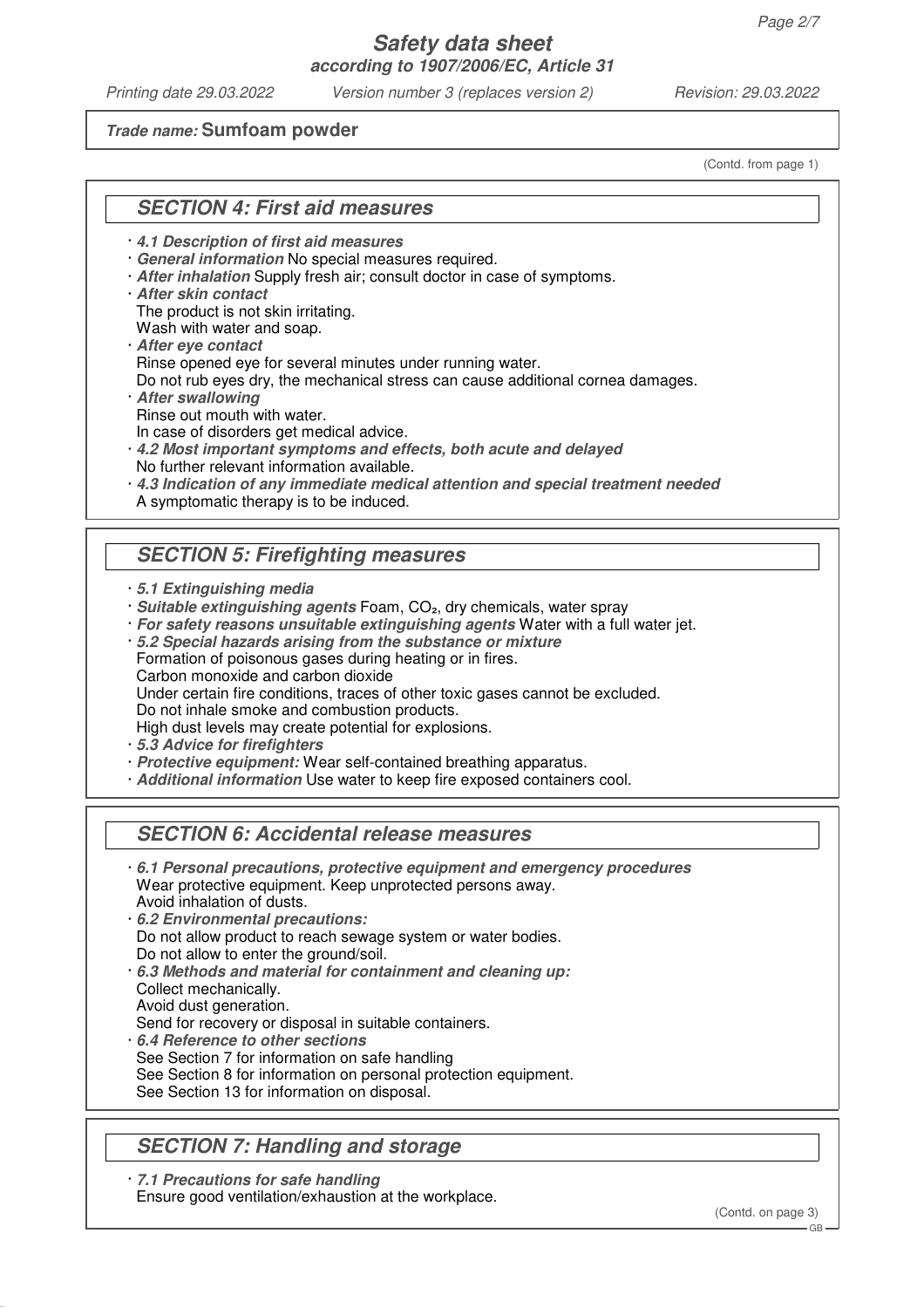# **Trade name: Sumfoam powder**

| (Contd. from page 2)<br>Prevent formation of dust.                                                                                                                     |
|------------------------------------------------------------------------------------------------------------------------------------------------------------------------|
| Any deposit of dust which cannot be avoided must be removed regularly.<br>Avoid inhalation of dusts.                                                                   |
| Avoid contact with eyes and skin.                                                                                                                                      |
| · Information about protection against explosions and fires:                                                                                                           |
| Keep away from sources of ignition - do not smoke.                                                                                                                     |
| Protect against electrostatic charges.<br>Dust can combine with air to form an explosive mixture.                                                                      |
| At high concentrations of dust there is a risk of ignition.                                                                                                            |
| 7.2 Conditions for safe storage, including any incompatibilities                                                                                                       |
| · Storage                                                                                                                                                              |
| · Requirements to be met by storerooms and containers: Keep container tightly closed.                                                                                  |
| · Information about storage in one common storage facility: Not required.                                                                                              |
| · Further information about storage conditions:<br>Protect from direct sunlight.                                                                                       |
| Store in cool, dry conditions in a well ventilated area.                                                                                                               |
| · 7.3 Specific end use(s) No further relevant information available.                                                                                                   |
|                                                                                                                                                                        |
| <b>SECTION 8: Exposure controls/personal protection</b>                                                                                                                |
|                                                                                                                                                                        |
| 8.1 Control parameters                                                                                                                                                 |
| Components with limit values that require monitoring at the workplace:<br>General threshold value for dust:                                                            |
| - respirable fraction: 1,25 mg/m <sup>3</sup>                                                                                                                          |
| - inhalable fraction: 10 mg/m <sup>3</sup>                                                                                                                             |
| · Additional information: The lists that were valid during the compilation were used as basis.                                                                         |
| 8.2 Exposure controls                                                                                                                                                  |
| · Appropriate engineering controls Ensure adequate ventilation, especially in closed rooms.<br>· Individual protection measures, such as personal protective equipment |
| · General protective and hygienic measures                                                                                                                             |
| Do not eat, drink or smoke while working.                                                                                                                              |
| Wash hands during breaks and at the end of the work.                                                                                                                   |
| Wash hands always after use.<br>· Breathing equipment:                                                                                                                 |
| Approved dust respirators must be used for dusty conditions or if dust levels exceed established                                                                       |
| standards.                                                                                                                                                             |
| · Hand protection                                                                                                                                                      |
| Protective gloves are recommended at frequent and/or long-term skin contact with the product.<br>· Material of gloves                                                  |
| Nitrile rubber, NBR                                                                                                                                                    |
| Chloroprene rubber, CR                                                                                                                                                 |
| Recommended thickness of the material: $\geq 0.1$ mm                                                                                                                   |
| · Penetration time of glove material                                                                                                                                   |
| With solid dry substances permeation is not to be expected. Therefore the breakthrough-time for<br>this protective glove has not been measured.                        |
| · Eye/face protection Safety glasses                                                                                                                                   |
| · Body protection: Protective work clothing.                                                                                                                           |
|                                                                                                                                                                        |
| <b>SECTION 9: Physical and chemical properties</b>                                                                                                                     |
| 9.1 Information on basic physical and chemical properties                                                                                                              |
| <b>General Information</b>                                                                                                                                             |
| · Colour:<br>White                                                                                                                                                     |
| · Odour:<br>odourless                                                                                                                                                  |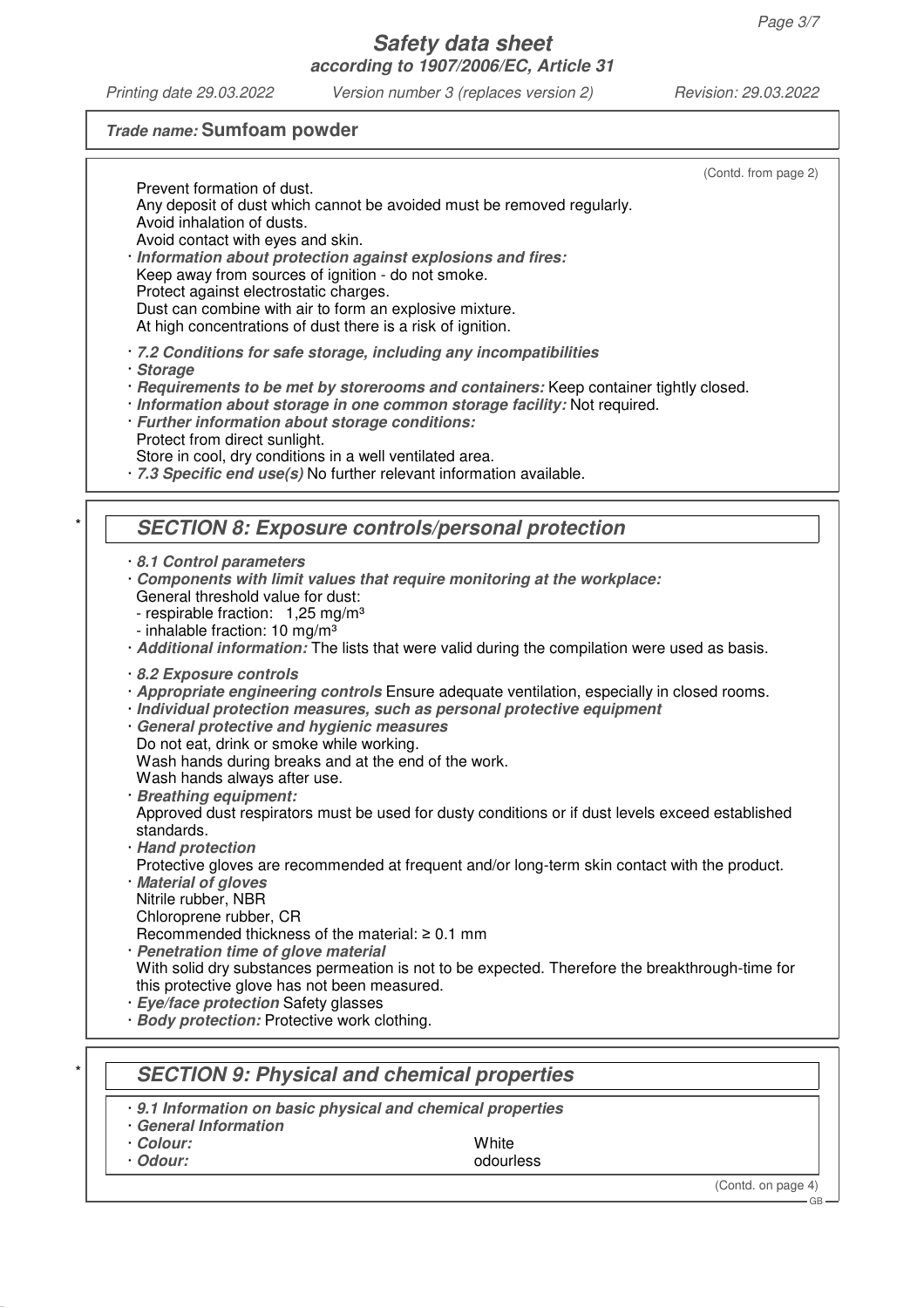### **Trade name: Sumfoam powder**

| Odour threshold:<br>· Melting point/freezing point:             | Not determined.                                  |
|-----------------------------------------------------------------|--------------------------------------------------|
|                                                                 |                                                  |
| <b>Boiling point or initial boiling point and</b>               | Not determined                                   |
| boiling range                                                   | Not determined                                   |
| · Flammability                                                  | combustible                                      |
| · Lower and upper explosion limit                               |                                                  |
| · Lower:                                                        | Not determined.                                  |
| · Upper:                                                        | Not determined.                                  |
| · Flash point:                                                  | Not applicable                                   |
| · Ignition temperature:                                         | Minimum Ignition Energy: < 3 mJ                  |
|                                                                 | maximum explosion excess pressure (Pmax): 8.2    |
|                                                                 | bar                                              |
|                                                                 | Maximum rate of pressure rise: 953 bar/s         |
|                                                                 | KSt-value: 259 bar*m*s-1                         |
| · Decomposition temperature:                                    | Not determined.                                  |
| · SADT                                                          |                                                  |
| $\cdot$ pH                                                      | Not applicable.                                  |
| · Viscosity:                                                    |                                                  |
| · Kinematic viscosity                                           | Not applicable.                                  |
| · dynamic:                                                      | Not applicable.                                  |
| · Solubility                                                    |                                                  |
| · Water:                                                        | Insoluble                                        |
| · Partition coefficient n-octanol/water (log                    |                                                  |
| value)                                                          | Not determined.                                  |
| · Vapour pressure:                                              | Not applicable.                                  |
| · Density and/or relative density                               |                                                  |
| Density at 20 °C                                                | 50 - 150 kg/m <sup>3</sup>                       |
| · Relative density                                              | Not determined.                                  |
| · Vapour density                                                | Not applicable.                                  |
| · 9.2 Other information                                         |                                                  |
| · Appearance:                                                   |                                                  |
| · Form:                                                         | Solid                                            |
| · Important information on protection of health                 |                                                  |
| and environment, and on safety.                                 |                                                  |
| · Self-inflammability:                                          | Not determined.                                  |
| · Explosive properties:                                         | Product is not explosive. However, formation of  |
|                                                                 | explosive air/dust mixtures is possible.         |
|                                                                 | When handling dry product in powder form take    |
|                                                                 | precautionary measures against static discharges |
|                                                                 | to avoid ignitions and dust explosions.          |
|                                                                 | dust explosion classs: ST2                       |
| · VOC EU                                                        |                                                  |
| · Solids content:                                               | 100.0%                                           |
| Change in condition<br>· Evaporation rate                       | Not applicable.                                  |
|                                                                 |                                                  |
| Information with regard to physical hazard                      |                                                  |
| classes                                                         |                                                  |
| · Explosives                                                    | Void                                             |
| · Flammable gases                                               | Void                                             |
| · Aerosols                                                      | Void                                             |
| Oxidising gases                                                 | Void                                             |
| · Gases under pressure                                          | Void                                             |
| · Flammable liquids                                             | Void                                             |
|                                                                 | Void                                             |
| · Flammable solids                                              |                                                  |
| · Self-reactive substances and mixtures<br>· Pyrophoric liquids | Void<br>Void                                     |

(Contd. on page 5)

 $-$  GB -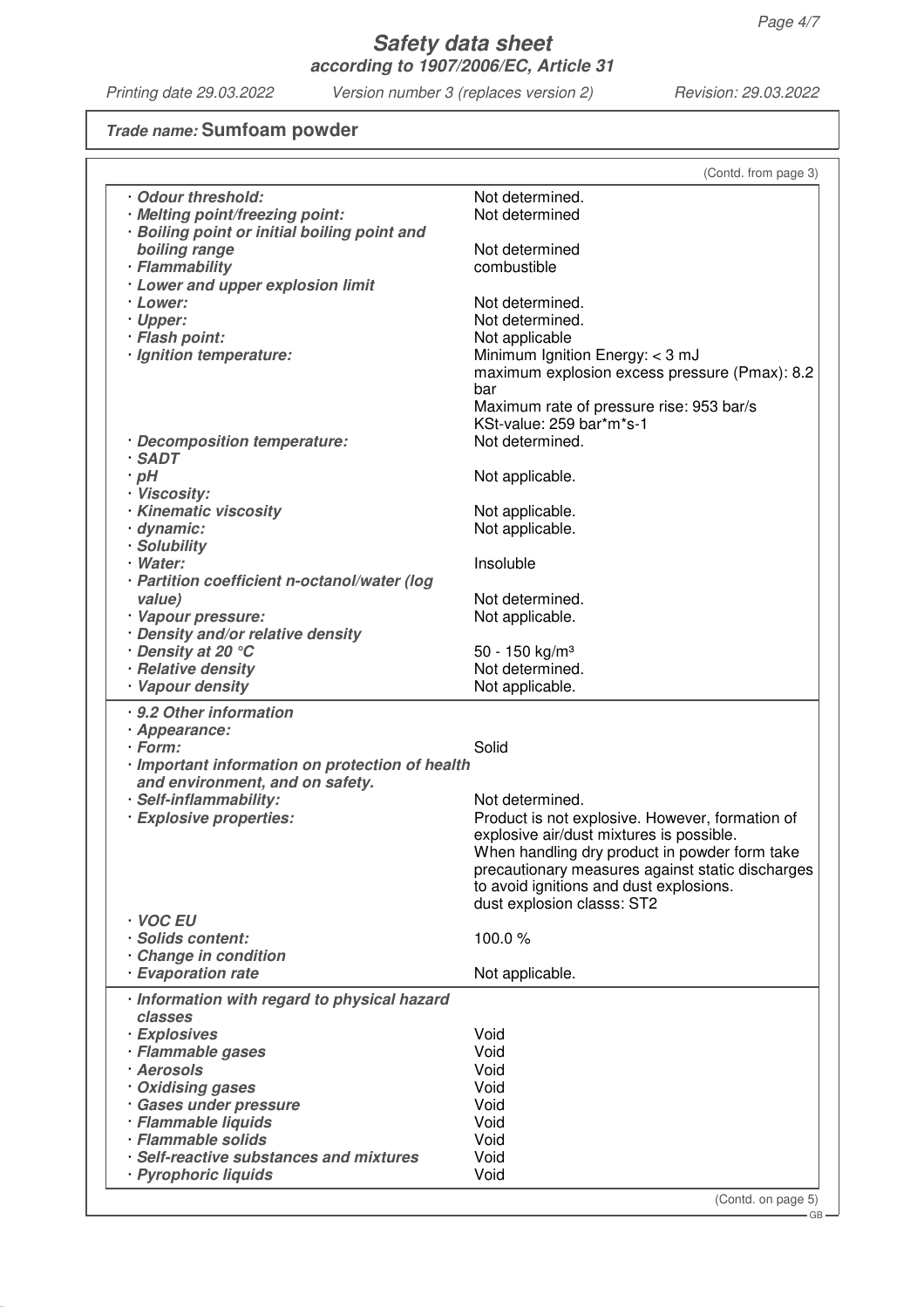#### **Trade name: Sumfoam powder**

|                                                                                 | (Contd. from page 4)                            |
|---------------------------------------------------------------------------------|-------------------------------------------------|
| · Pyrophoric solids                                                             | Void                                            |
| · Self-heating substances and mixtures<br>· Substances and mixtures, which emit | Void                                            |
| flammable gases in contact with water                                           | Void                                            |
| Oxidising liquids                                                               | Void                                            |
| Oxidising solids                                                                | Void                                            |
| Organic peroxides                                                               | Void                                            |
| Corrosive to metals                                                             | Void                                            |
| · Desensitised explosives<br>Other safety characteristics                       | Void                                            |
| · Formation of explosible dust/air mixtures                                     | Highly flammable dust                           |
|                                                                                 | Inflammable by electrostatic discharge:         |
|                                                                                 | Spark discharge                                 |
|                                                                                 | Propagating brush discharges<br>Cone discharges |

# **SECTION 10: Stability and reactivity**

- · **10.1 Reactivity** No further relevant information available.
- · **10.2 Chemical stability**
- · **Thermal decomposition / conditions to be avoided:** No decomposition if used and stored according to specifications. Avoid direct sunlight, heat and ignition sources.
- Under normal conditions of use and storage (dry) the product is stable.
- · **10.3 Possibility of hazardous reactions** No dangerous reactions known
- · **10.4 Conditions to avoid** No further relevant information available.
- · **10.5 Incompatible materials:** No further relevant information available.
- · **10.6 Hazardous decomposition products:**

None in case of intended use and storage in compliance with instructions.

# **SECTION 11: Toxicological information**

- · **11.1 Information on hazard classes as defined in Regulation (EC) No 1272/2008**
- · **Acute toxicity** Based on available data, the classification criteria are not met.
- · **Skin corrosion/irritation** Based on available data, the classification criteria are not met.
- · **Serious eye damage/irritation** Based on available data, the classification criteria are not met.
- · **Respiratory or skin sensitisation** Based on available data, the classification criteria are not met.
- · **Germ cell mutagenicity** Based on available data, the classification criteria are not met.
- · **Carcinogenicity** Based on available data, the classification criteria are not met.
- · **Reproductive toxicity** Based on available data, the classification criteria are not met.
- · **STOT-single exposure** Based on available data, the classification criteria are not met.
- · **STOT-repeated exposure** Based on available data, the classification criteria are not met.
- · **Aspiration hazard** Based on available data, the classification criteria are not met.
- · **11.2 Information on other hazards**
- · **Endocrine disrupting properties**

None of the ingredients is listed.

# **SECTION 12: Ecological information**

- · **12.1 Toxicity**
- · **Aquatic toxicity:** No further relevant information available.
- · **12.2 Persistence and degradability** Heavily biodegradable
- · **Other information:** There are no data available about the preparation.

(Contd. on page 6)

 $C<sub>B</sub>$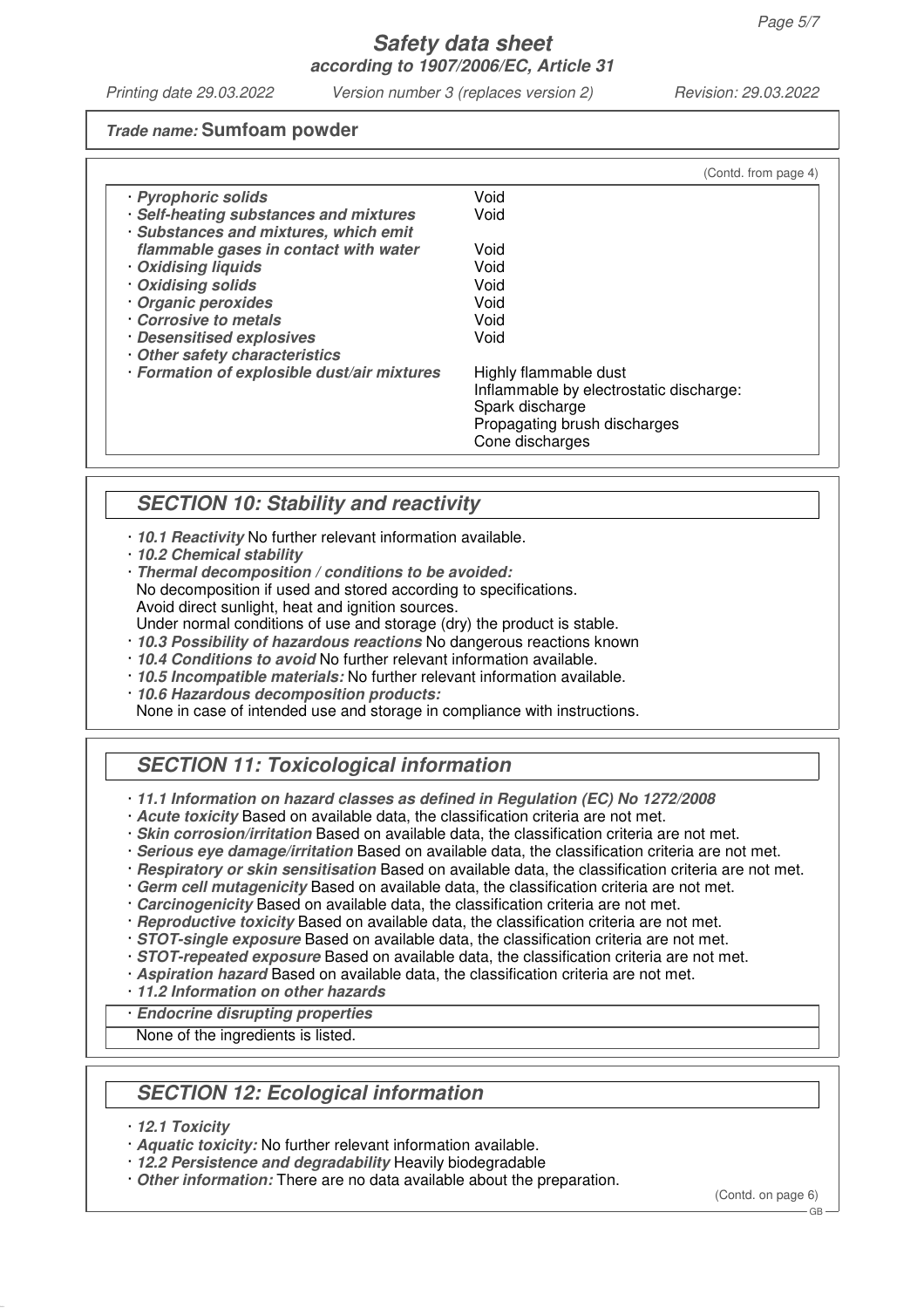#### **Safety data sheet according to 1907/2006/EC, Article 31**

*Printing date 29.03.2022 Version number 3 (replaces version 2) Revision: 29.03.2022*

(Contd. from page 5)

#### **Trade name: Sumfoam powder**

- · **12.3 Bioaccumulative potential** No further relevant information available.
- · **12.4 Mobility in soil** No further relevant information available.
- · **12.5 Results of PBT and vPvB assessment**
- · **PBT:** Not applicable.
- · **vPvB:** Not applicable.
- · **12.6 Endocrine disrupting properties**
- For information on endocrine disrupting properties see section 11.
- · **12.7 Other adverse effects**
- · **Additional ecological information:**
- · **General notes:** Generally not hazardous for water.

#### **SECTION 13: Disposal considerations**

- · **13.1 Waste treatment methods**
- · **Recommendation**

The waste code numbers mentioned are recommendations based on the probable use of the product.

Can be burnt with household garbage after consulting with the operator of the waste disposal facility and the pertinent authorities and under adherence to the necessary technical regulations. Depending on the application the regulation for the absorbed media apply.

| European waste catalogue |                                                                                                                                                          |  |  |  |  |
|--------------------------|----------------------------------------------------------------------------------------------------------------------------------------------------------|--|--|--|--|
| 07 00 00                 | <b>WASTES FROM ORGANIC CHEMICAL PROCESSES</b>                                                                                                            |  |  |  |  |
| 07 02 00                 | wastes from the MFSU of plastics, synthetic rubber and man-made fibres                                                                                   |  |  |  |  |
| 07 02 13                 | waste plastic                                                                                                                                            |  |  |  |  |
| 15 00 00                 | WASTE PACKAGING; ABSORBENTS, WIPING CLOTHS, FILTER MATERIALS AND<br>PROTECTIVE CLOTHING NOT OTHERWISE SPECIFIED                                          |  |  |  |  |
| 15 02 00                 | absorbents, filter materials, wiping cloths and protective clothing                                                                                      |  |  |  |  |
| 15 02 02*                | absorbents, filter materials (including oil filters not otherwise specified), wiping cloths,<br>protective clothing contaminated by hazardous substances |  |  |  |  |

- · **Uncleaned packagings:**
- · **Recommendation:**

Dispose of packaging according to regulations on the disposal of packagings.

Non contaminated packagings can be used for recycling.

Packagings that cannot be cleaned are to be disposed of in the same manner as the product.

| 14.1 UN number or ID number<br>· ADR/ADN, IMDG, IATA       | Void                    |  |
|------------------------------------------------------------|-------------------------|--|
| 14.2 UN proper shipping name<br><b>ADR/ADN, IMDG, IATA</b> | Void                    |  |
| · 14.3 Transport hazard class(es)                          |                         |  |
| <b>ADR/ADN, ADN, IMDG</b><br>· Class                       | Void                    |  |
| · IATA<br>· Class                                          | Void<br>Not Restricted. |  |
| 14.4 Packing group<br><b>ADR/ADN, IMDG, IATA</b>           | Void                    |  |